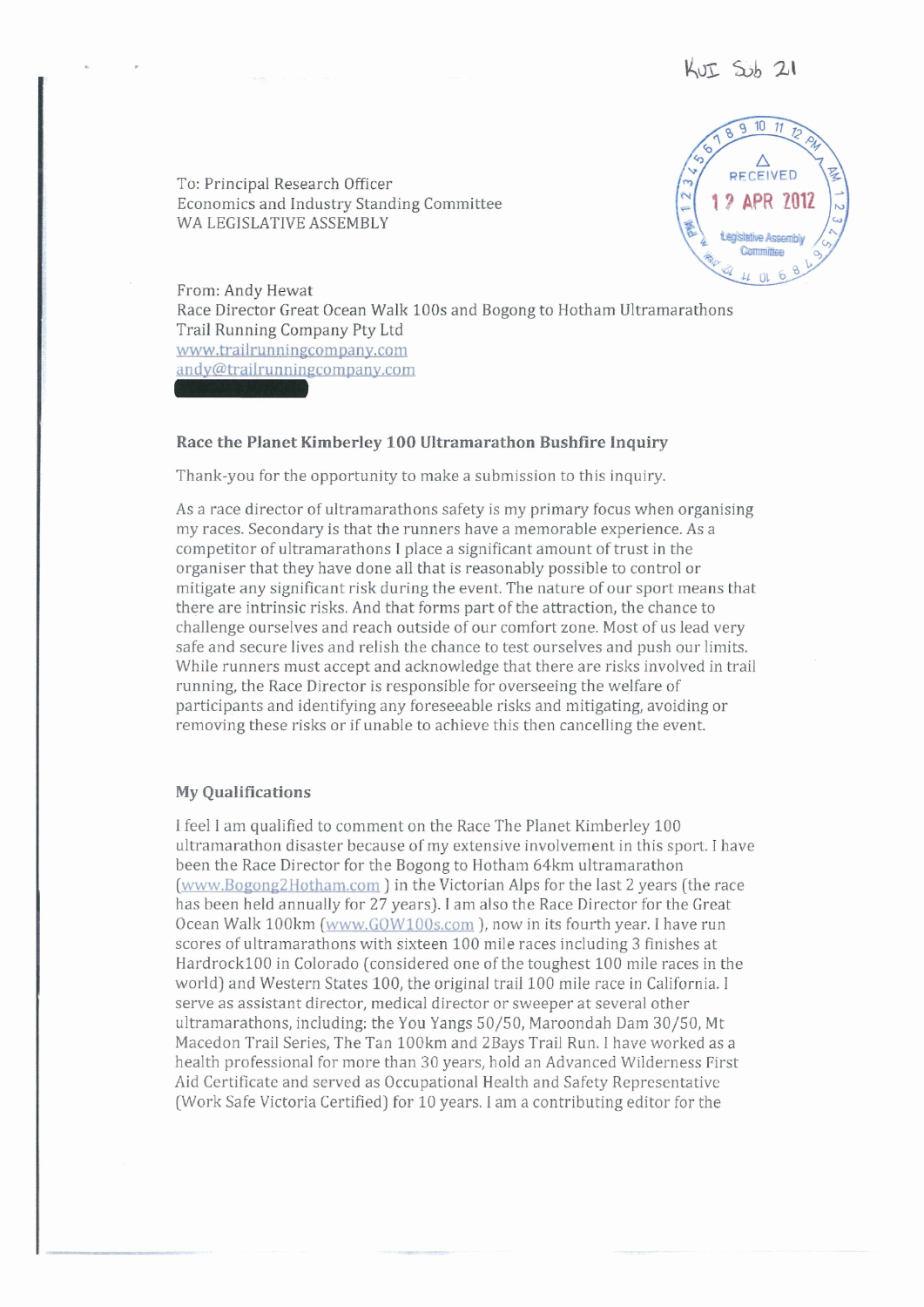online magazine Trail Run Magazine Aus/NZ (http://www.trailrunmag.com/zine/).

I have little first hand knowledge of the events that took place at the Kimberley ultramarathon so much of my submission will be aimed at how I manage risk in the races I direct and how I expect other organisers to act. I will relate this in context to the events, as I understand them to have unfolded at the Kimberley 100. I have spoken to one of the competitors who was not injured and I have had communications with one of Kate Sanderson's carers. Incidentally, Kate was the female winner of the inaugural GOW100km and had an entry for the 2011 race in October, which obviously she couldn't attend.

## **Risk Management Plan and Permits**

In planning and organising the GOW100s I have to gain approval and permits from several authorities:

Great Otway National Park, Parks Victoria Port Campbell National Park, Parks Victoria Otway Coast Committee Colac-Otway Shire Council Corangamite Shire Council Vic Roads Victoria Police (Head Office and Apollo Bay and Port Campbell) Ambulance Victoria

I have a thorough Risk Management Plan (Reference #1 attached as a document) that is submitted to all of the above bodies for approval. Any changes or modifications necessary to meet their requirements are made and the Plan is resubmitted. This rigorous process ensures that all foreseeable contingencies are considered and planned for.

It is not only necessary to have plans in place but also to be able to implement them and make tough decisions necessary to ensure the safety of runners. I experienced this first-hand this year when I was forced to cancel the Bogong to Hotham mid-race because of deteriorating weather conditions in the Alps that made it unsafe for the race to continue. Such decisions can be unpopular but safety is always paramount. The Risk Plan is an important document that forms the basis of how to mitigate risk and deal with incidents. *A* copy of the Risk Plan for my races is available at every checkpoint along the course.

Did Race The Planet have a Risk Management Plan? Did it cover the response to a critical incident such as a bushfire? Presuming they did have a Risk Plan, were the actions on the day of the race consistent with the guidelines in their Risk Plan? I believe that much of the Kimberley 100 was conducted on a private leasehold property. Did this preclude the need for permits from the local governing bodies and emergency services? Were there any permits in place? These are important questions for which I have no answers.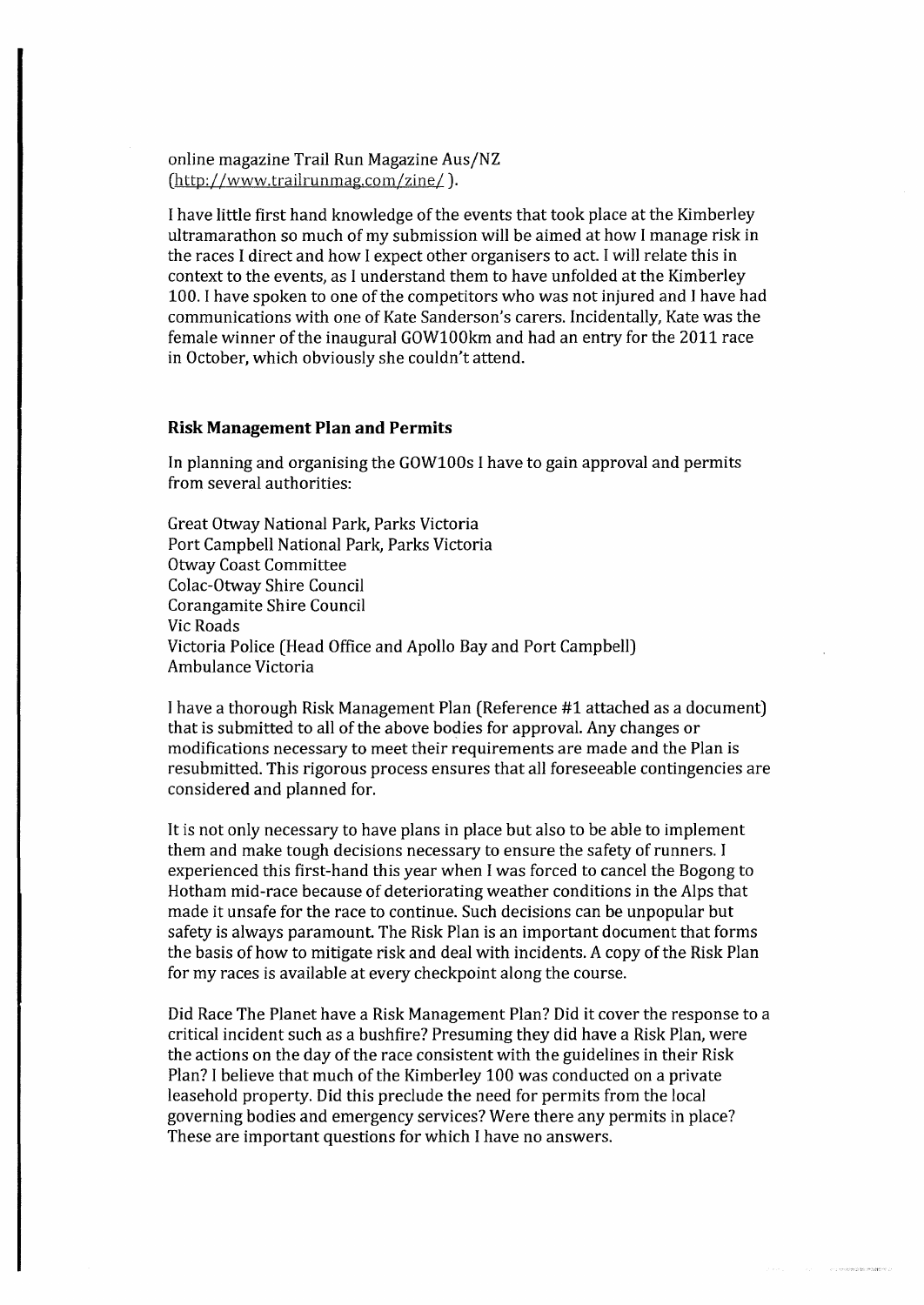## **Critical questions**

There are several other critical questions that relate to trigger points for cancellation of the race that I feel need addressing. During the pre-race briefing competitors were told about some small fires in the area of the course. The entrant I have spoken to felt this was "glossed over" and the briefing moved on quickly. This runner felt that since organisers knew about the fires and were not concerned that therefore these fires posed no threat. There was no elaboration on what to do if any of these fires did become a threat. If the fires were known about before the race even started why was more attention not paid to this risk and contingency plans discussed with the runners?

One report stated that part of the course had to be remarked because fire had burnt the directional course markers. If so, this indicates awareness by the organisers that the fire was in fact encroaching on the course even before the start. Is this true and if so why wasn't the race cancelled or an alternate course considered?

I heard several reports that runners left the second checkpoint despite there being visible smoke. Did race officials at this checkpoint have concerns? And why wouldn't visible smoke force abandonment of the race at this point?

During the Kimberley race I understand that a local gyro-copter pilot tried to report the approaching fire to organisers. Once this message about the approaching fire from the gyro-pilot was received why wasn't the race stopped and evacuation procedures started?

#### **Communications**

Communication between all checkpoints and the Race Director are paramount so that any developing issues can be monitored and acted upon immediately. At Bogong to Hotham where telecommunications are very limited the race is supported by the members of a local amateur radio club. Volunteers hike in and set-up radio communications across the entire course so that the runners' safety can be tracked and reported in real-time. At GOW100s satellite phones are used at checkpoints that don't have regular network coverage. Communication is a key ingredient in safety. All runners are briefed on who to call in an emergency and they all have the emergency contact phone numbers printed on the back of their race bibs and must carry a mobile phone (Reference #2).

I understand that the message from the local gyro-copter pilot was not immediately relayed to the Race Director and was diluted in importance in the process. If this is the case, what level of communication was in use during the Kimberley race? It is hard to understand how a message of approaching fire would not be given the highest priority.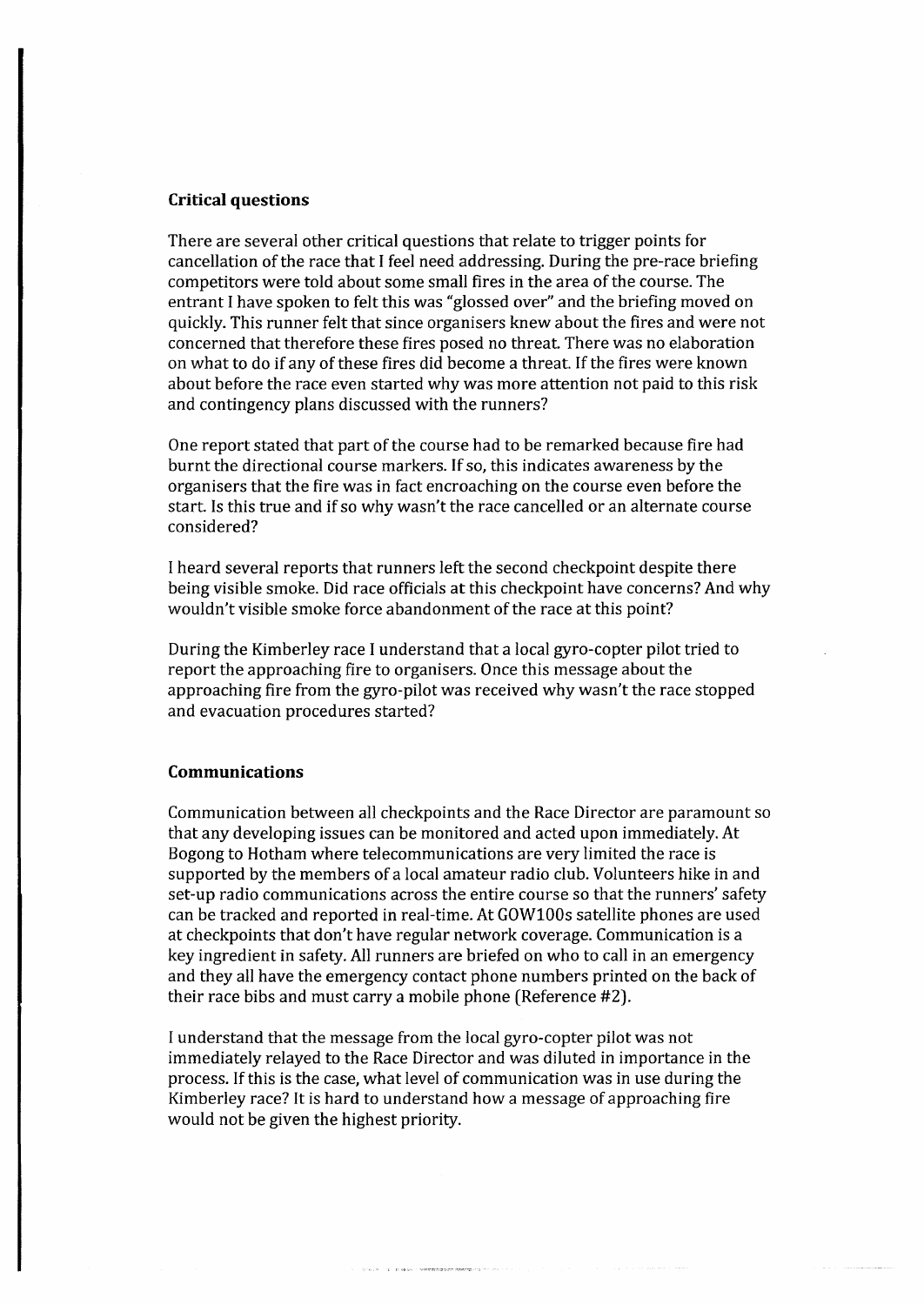# **Authorities and Emergency Services**

During the organisation of my races I work closely with the Parks Victoria staff to ensure that the trail conditions are as safe as can be expected. I conduct a mandatory race briefing the night before the races and have a representative from Parks Victoria attend to outline any pertinent safety issues. I consult with the Parks duty officer during the race to ensure there are no problems. As the Department of Sustainability and Environment (DSE) is responsible for firefighting in the Parks, I consult with them through Parks Victoria on any fire hazards, particularly at B2H that is held in peak fire season in January. In the event of a fire I would defer all authority on cessation and evacuation to the DSE incident controller.

My understanding from reports is that Race the Planet contacted the Department of Environment and Conservation three days before the race to check on the risk of crocodiles in the area. It is also my understanding that the organisers were then told they would need to check with FESA regarding the fires in the region. Was the fire authority, FESA, ever consulted on the fire risk posed by the ongoing grass fires? If not, why not?

# **Industry Standards**

In the health industry there is a strong emphasis on best practice. When something goes wrong we are measured against what is considered to be the industry standard. In ultrarunning there is to some extent a similar practice amongst the conscientious race directors. If you compare the mandatory gear lists for most of the established and respected races they are all very similar. This is not by accident. As race directors we keep abreast of what other organisers are doing. We monitor incidents and learn from ours and others mistakes. We are continually measuring ourselves and our safety standards against others to ensure the highest standards are maintained.

At the time of the Kimberley incident I went to the RTP website to learn more about them. I read their mandatory gear list (which has since been removed) and was alarmed to find the following:

**12) MEDICATION Anti-inflammatory medication and mild pain relief for head and foot aches such as Ibuprofen, Aspirin, Tylenol or Paracetamol. Bring enough so that you are not dependent on medication from the event medical team. Note that using other competitor's medication and consuming heavy quantities of painkillers can be extremely dangerous.** 

While this may not seem significant, the use of Non Steroidal Anti-Inflammatory Drugs (NSAIDs) such as Ibuprofen and Aspirin has been proven to be dangerous for athletes during endurance events. This has been common knowledge for several years and there is even an international body that meets to specifically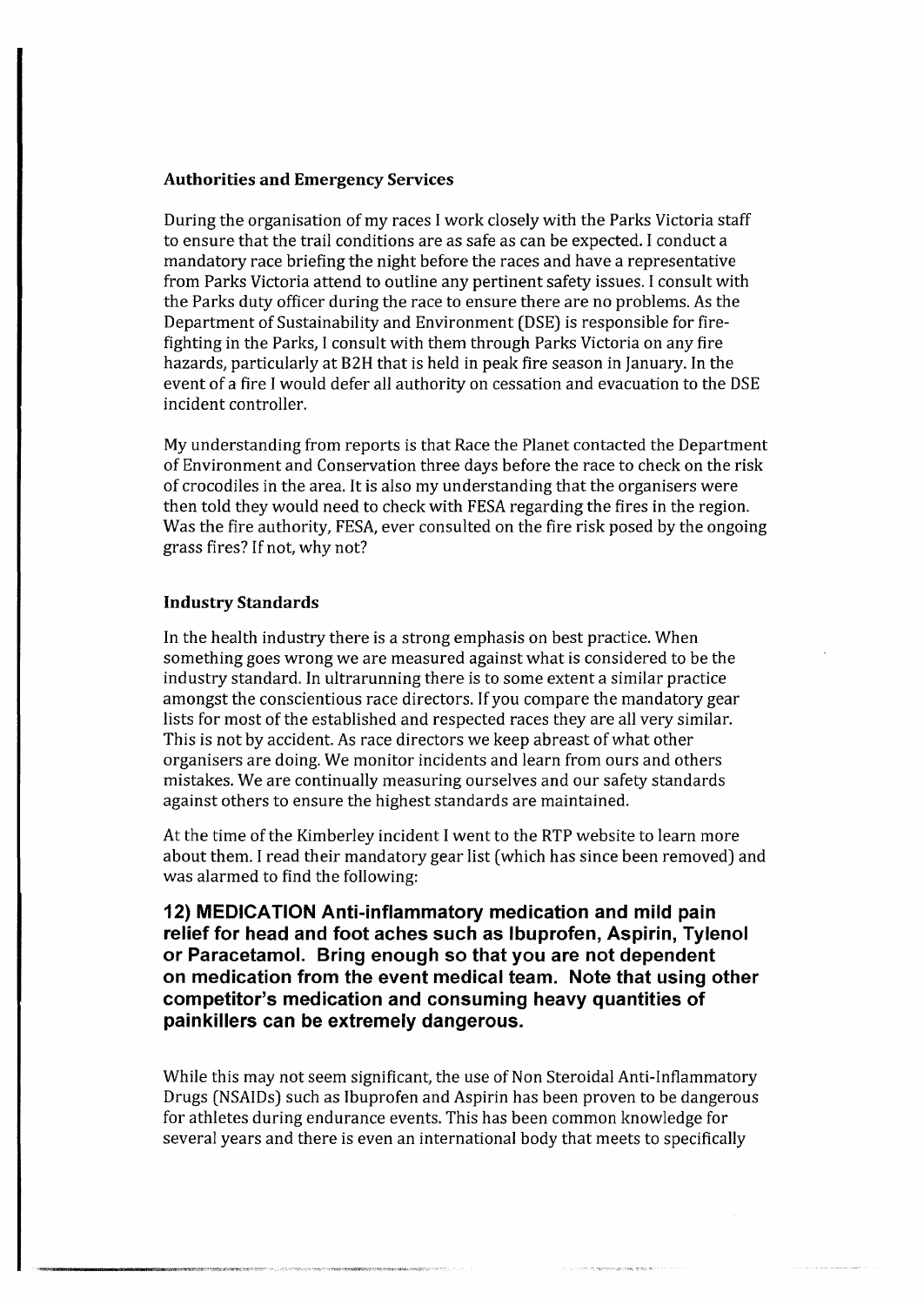deal with the issue of Exercise Associated Hyponatremia (EAH), which is exacerbated by the use of NSAIDs (Reference #3). RTP were still encouraging the use of NSAIDs twelve months after one of their competitors, Nicholas A. Kruse, died on 3 July 2010, in China from complications due to the heatstroke he suffered on Stage 4 of the Gobi March, a multi-day desert race. I have no evidence that Mr Kruse's death was related to kidney failure or the use of NSAIDs but I would have thought that his death would be enough for them to look at all their safety policies, including the issues surrounding kidney failure (which is associated with dehydration and heat stress) and hence reassess their mandatory gear requirements.

I subscribe to an email discussion group consisting of Race Directors and Medical Directors for ultramarathons from around the world. There was an active email discussion taking place around the time of the Kimberley race specifically regarding this issue. Information sharing of this nature means that organisers with an interest in safety can readily access the latest knowledge and put it into practice.

In respect of the use of NSAIDs the best practice (and I had received legal advice to do this at my races) is to warn runners of the dangers of taking NSAIDs during an ultramarathon in race-pack information and during the race briefing. Not only did RTP not warn runners of the dangers they were still actively promoting this dangerous practice by mandating that runners carry NSAIDs. To me this demonstrated a blatant lack of understanding of risk and risk-management on behalf of RTP.

#### **Conclusion**

Even with the limited information I have I can't help speculating that the Kimberley race should never have even started. Once underway there appears to have been further trigger points that should have led to abandonment of the race. It is highly possible that the level of media present and the sponsorship of the race swayed the organisers to disregard common sense and continue with the race despite the dangers. The cavalier attitude displayed exposed the poor planning and execution of risk mitigation procedures by Race The Planet.

Although I am reluctant to introduce more bureaucratic controls, I would love to see an Australian Standards minimum safety requirements established for all trail events. *As* an organiser, I already have to satisfy multiple stakeholders though permit processes and by demonstrating a thorough Risk Plan so I would welcome one overarching body that could unify this process and once satisfied could provide a permit that met the minimum standards for all local authorities. Unfortunately given the multiple levels of government and differing jurisdictions concerned I cannot foresee this ever becoming a practical reality.

It is important, however, that for the safety of runners, volunteers and organisers that there is accountability and that all events of this nature meet a minimum safety standard. The conduct of Race The Planet clearly demonstrates we cannot simply rely on organisers to do the right thing unless they are held accountable.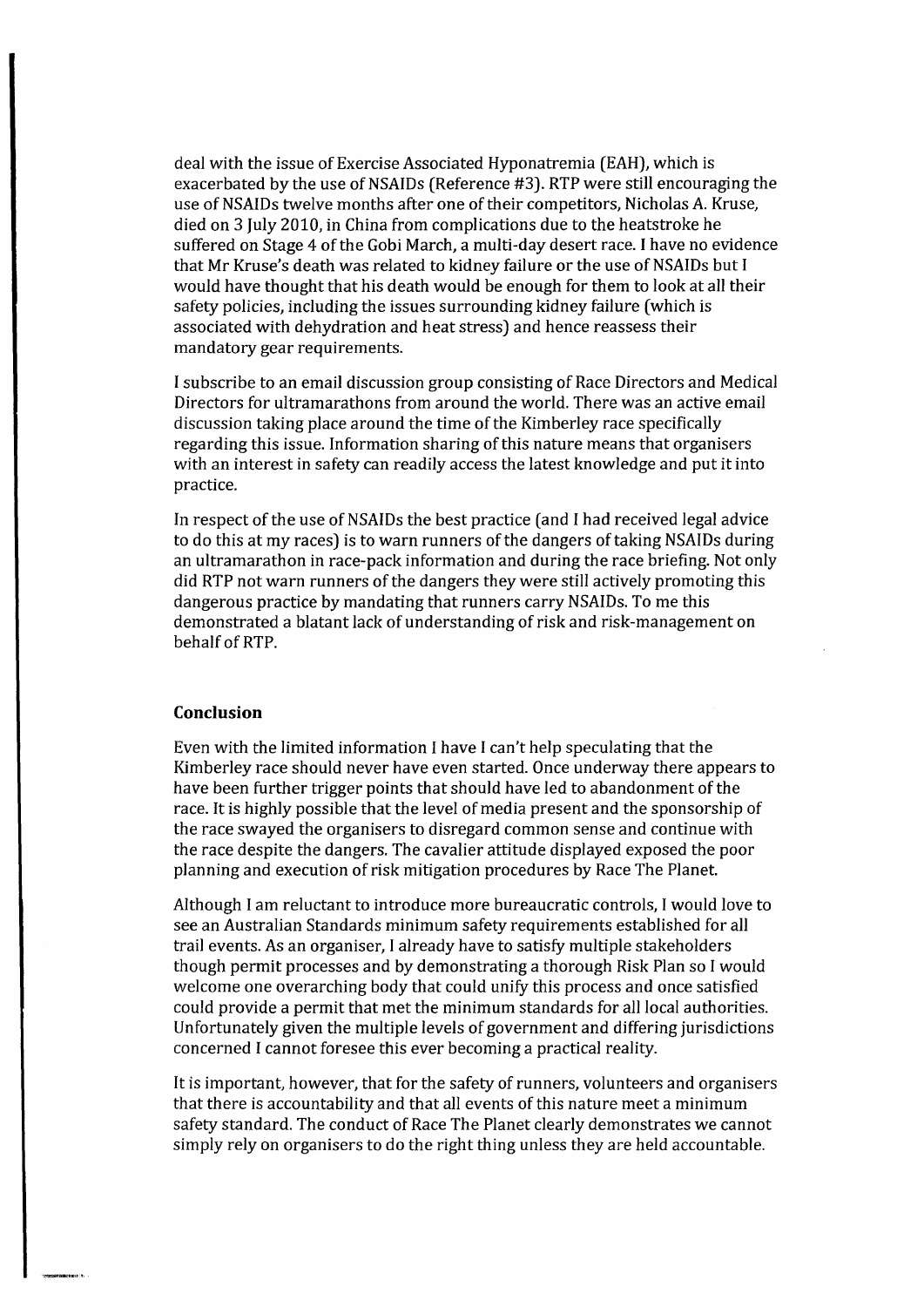Yours, Andrew Hewat

Reference #1: copy of GOW100s Risk Plan

Reference #2: B2H race bib back

Reference #3: International Exercise-Associated Hyponatremia Consensus Development Conferences No1 South Africa 2005 and No2 New Zealand 2007 (http: //www.masvida.com/new /UpLoadFiles/HIPOCONENSO.PDF) and (http://overhydration.org/downloads/EAH Statement 2008.pdf)

للمنتبذ وساددت